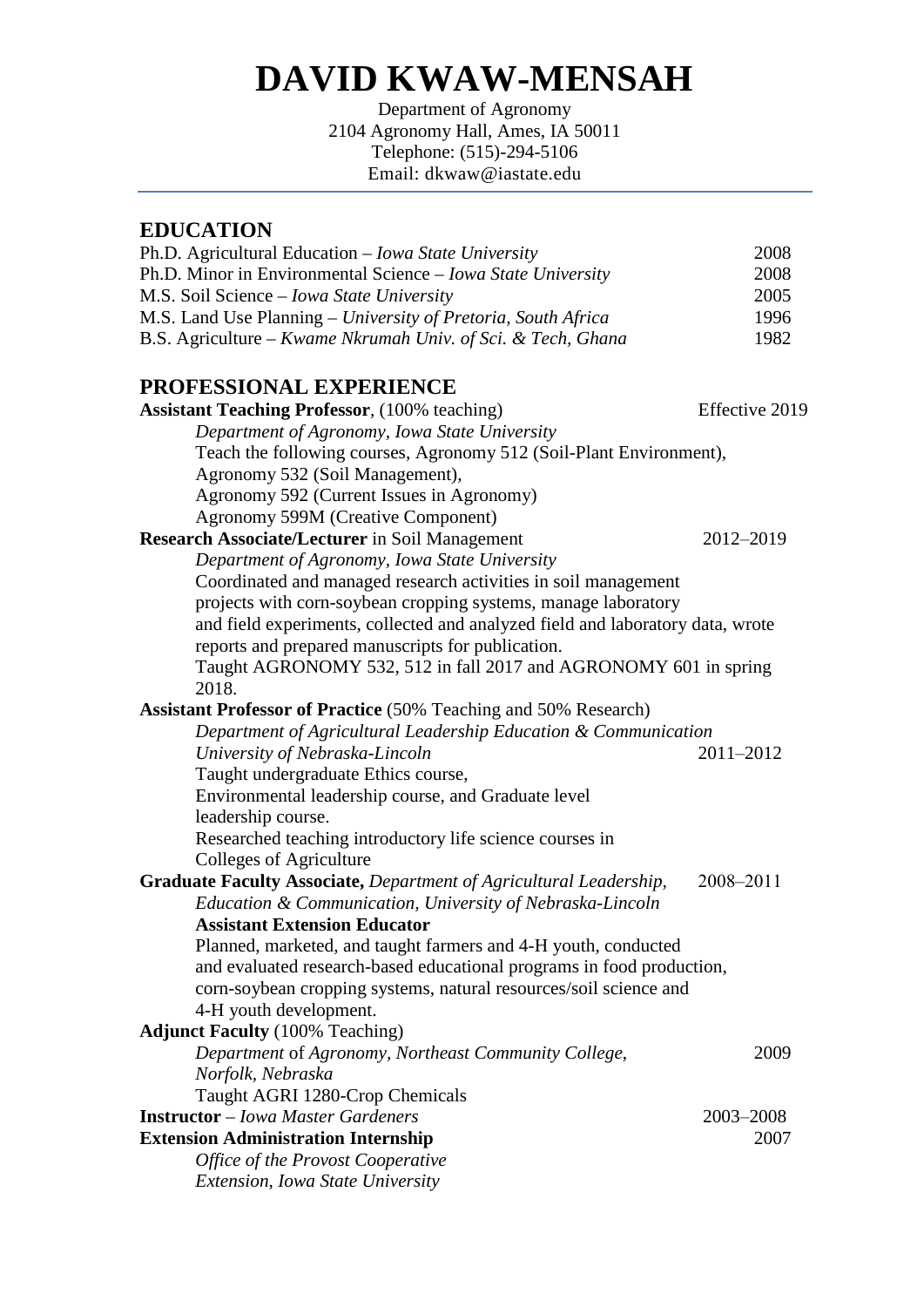*David Kwaw-Mensah CV page 2*

# **PROFESSIONAL EXPERIENCE (cont.)**

| <b>Graduate Assistant</b> (Research and Teaching)                         | 2005-2008 |
|---------------------------------------------------------------------------|-----------|
| Department of Agricultural Education and Studies,                         |           |
| Iowa State University                                                     |           |
| Conducted research on perceptions of Extension Educators                  |           |
| on liquid swine manure use in crop production                             |           |
| Prepared course syllabus, material and taught "Personal and Professional  |           |
| Leadership in Agriculture" AGEDS 315 Fall 2007 and Spring 2008            |           |
| <b>Senior Lecturer</b> – University of Fort Hare, South Africa            | 1997-2002 |
| Department of Agricultural Extension and Rural Development                |           |
| Taught Agricultural Land Use Planning                                     |           |
| Conducted research on agricultural land use systems                       |           |
| in the former Ciskei in the Eastern Cape of South Africa                  |           |
| <b>Lecturer</b> – Namibia University of Science & Technology, Namibia     | 1996-1997 |
| School of Natural Resource Management & Tourism                           |           |
| Department of Sustainable Development                                     |           |
| Taught Agriculture, Soil Science, and Chemistry                           |           |
| <b>Expatriate Science Teacher</b> – Ministry of Education & Sport, Zambia | 1989-1995 |
| Senanga Secondary School, Western Province, Zambia                        |           |
| <b>Taught Physics and Environmental Science</b>                           |           |
| Science Teacher - Ministry of Education, Ghana                            | 1987-1989 |
| Half Assini Secondary School, Western Region, Ghana                       |           |
| Taught Physics, Chemistry and Biology                                     |           |
| Farm management/Agronomy Internship - Crop Research Institute,            | 1981      |
| Aiyinasi, Western Region, Ghana,                                          |           |
| <b>Irrigation Management/Agronomy Internship</b> – Irrigation Company     | 1980      |
| of Upper East Region, Ghana                                               |           |

# **PROFESSIONAL & COMMUNITY SERVICE**

| <b>Reviewer, Soil Science Society of America Journal</b>               | 2020            |
|------------------------------------------------------------------------|-----------------|
| <b>Reviewer, Sustainability (MPDI)</b>                                 | 2020-present    |
| <b>Reviewer, Agriculture (MPDI)</b>                                    | 2020-present    |
| <b>Reviewer, Molecules (MPDI)</b>                                      | 2020-present    |
| <b>Panel Expert, Students' Research Projects</b>                       | $2016$ -present |
| World Food Prize Global Youth Institute, Des Moines, Iowa              |                 |
| <b>Reviewer, African Journal of Food, Agriculture,</b>                 | $2012$ -present |
| Nutrition and Development (AJFAND).                                    |                 |
| <b>Reviewer, Journal of Agriculture Education and Extension (JAEE)</b> | 2010-2015       |
| <b>Member, University of Fort Hare Research Farm Committee</b>         | 1997-2002       |
| Guided and oversaw the management of all research farm operations.     |                 |
| Member, Land Use Planning Committee, Fort Cox College of Forestry      | 1997-2002       |
| and Agriculture. South Africa. Developed and monitored                 |                 |
| the Agricultural Land use plan for the College.                        |                 |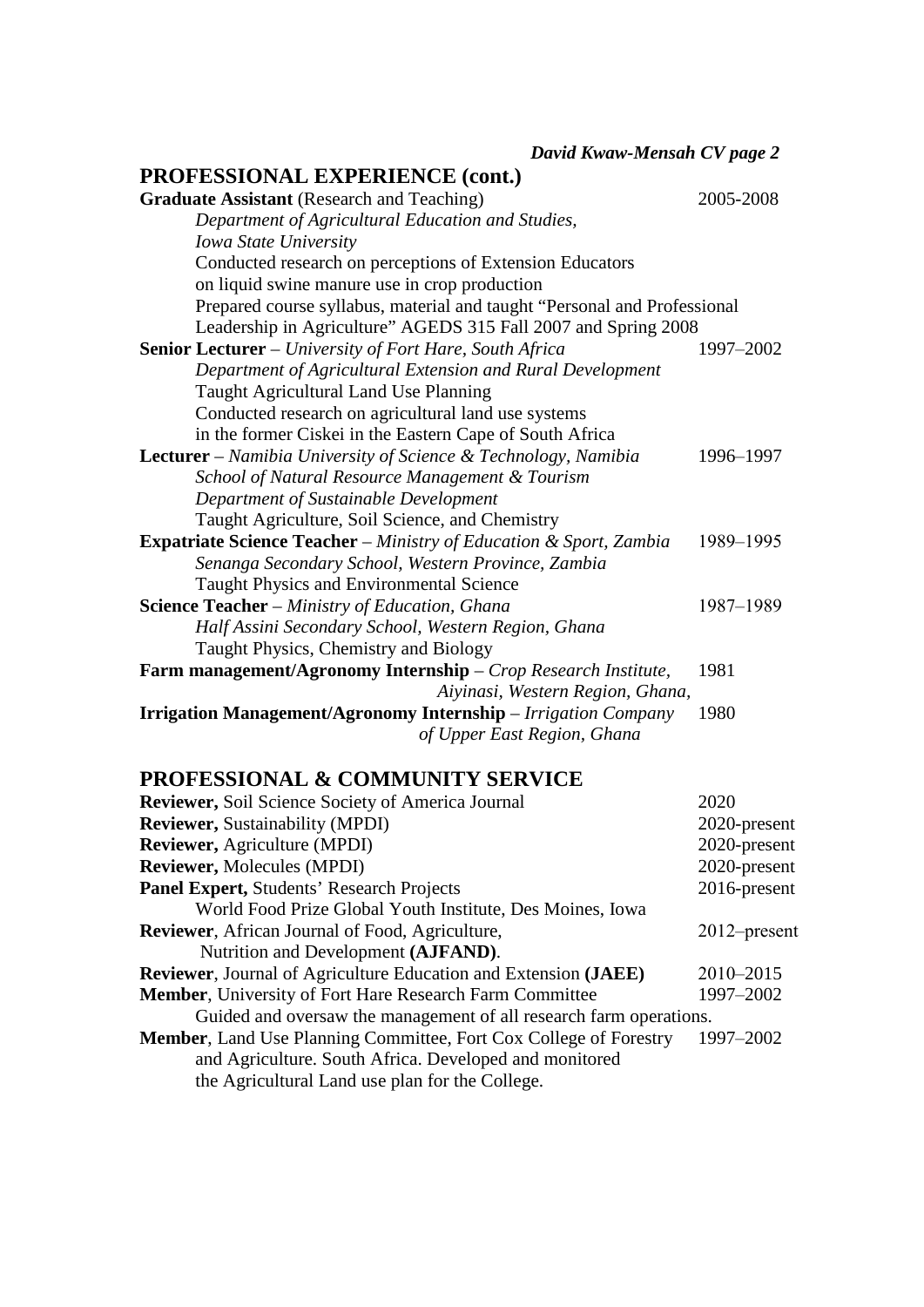#### **PROFESSIONAL & COMMUNITY SERVICE (cont.)**

| External Examiner, Land Use Planning Projects Fort Cox College of       | 1997-2002 |
|-------------------------------------------------------------------------|-----------|
| Forestry and Agriculture, South Africa                                  |           |
| Team leader, Lovedale-Ntselamanzi Community Garden Project              | 2001-2002 |
| <b>Member, Land Use Planning Project, Mount Pleasant Community Farm</b> | 1999      |
| Adelaide, Eastern Cape South Africa. I did soil pit description         |           |
| and recommended appropriate land use system for the community.          |           |
| Member, National Department of Agriculture,                             | 1999      |
| Directorate of Agricultural Resources Conservation, Pretoria.           |           |
| Part of a four-member research team that developed an "annotated"       |           |
| database of research in rural livelihoods and agricultural production   |           |
| from 1987 to 1999 in the Former Ciskei and Transkei areas of the        |           |
| Eastern Cape of South Africa."                                          |           |
| <b>Member, Standard Generating and Assessment Task Teams,</b>           | 1998      |
| Applied Agriculture and Agricultural Technology,                        |           |
| Department of Education, Pretoria, South Africa.                        |           |
| <b>Member, International Thematic Working Group (ITWG) in</b>           | 1997-2002 |
| Sustainable Land Use Systems of the Rural Development                   |           |
| Information, Republic of South Africa through Telematics                |           |
| (RDISAT) Project. An international co-operation between                 |           |
| Institutions of Higher Agricultural Learning in South Africa,           |           |
| Wageningen Agricultural University (WAU) and                            |           |
| The International Institute for Aerospace Survey and                    |           |
| Earth Sciences (ITC), The Netherlands.                                  |           |

#### **REFEREED PUBLICATIONS**

- Hao, X.X., Han, X. Z., Zou, W. X., Wang, S. Y., and **Kwaw-Mensah, D**. 2020. Changes in soil organic and its fractions after 13 years of continuous straw return in a soybean-maize cropping system. Applied Ecology and Environmental Research 18 (6): 8267-8284.
- Lu, X.C., Han, X. Z., Chen, X., Yan, Y., You, M. Y., **Kwaw-Mensah, D**., Hao, X.X., Zou, W. X. 2020. Changes of soil phosphorus fractions in parent material of a mollisol at the early pedogenic stage in northeast China. **Applied Ecology and Environmental Research** 18(2): 2935-2948.
- Mahdi M. Al-Kaisi, and **David Kwaw-Mensah.** 2020. Quantifying Soil Carbon Change in a long-term tillage and crop rotation study across Iowa Landscapes. Soil Sci. Soc. Am. J. 2020:1-21.
- Mahdi M. Al-Kaisi, **David Kwaw-Mensah** and En CI. 2017. Effect of nitrogen fertilizer application on corn residue decomposition in Iowa. **Agronomy Journal** 109 (5):1-13. doi:10.2134/agronj201611.0633.
- Mahdi Al-Kaisi, Sotirios V. Archontoulis and **David Kwaw-Mensah**. 2016. Soybean spatiotemporal yield and economic variability as affected by tillage and crop rotation. **Agronomy Journal** 108:1-14.
- Mahdi M. Al-Kaisi, Sotirios V. Archontoulis, **David Kwaw-Mensah**, and Fernando Miguez. 2015. Tillage and crop rotation effects on corn agronomic response and economic return at seven Iowa locations. **Agronomy Journal** 107:1411-1424.
- Mahdi Al-Kaisi, Roger Elmore, Gerald A. Miller and **David Kwaw-Mensah**. 2015. Extension agriculture and natural resources in the U.S. Midwest: A review and analysis of challenges and future opportunities. **Natural Sciences Education Journal** 44:26-33. Doi:10.4195/nse2014.10.0022.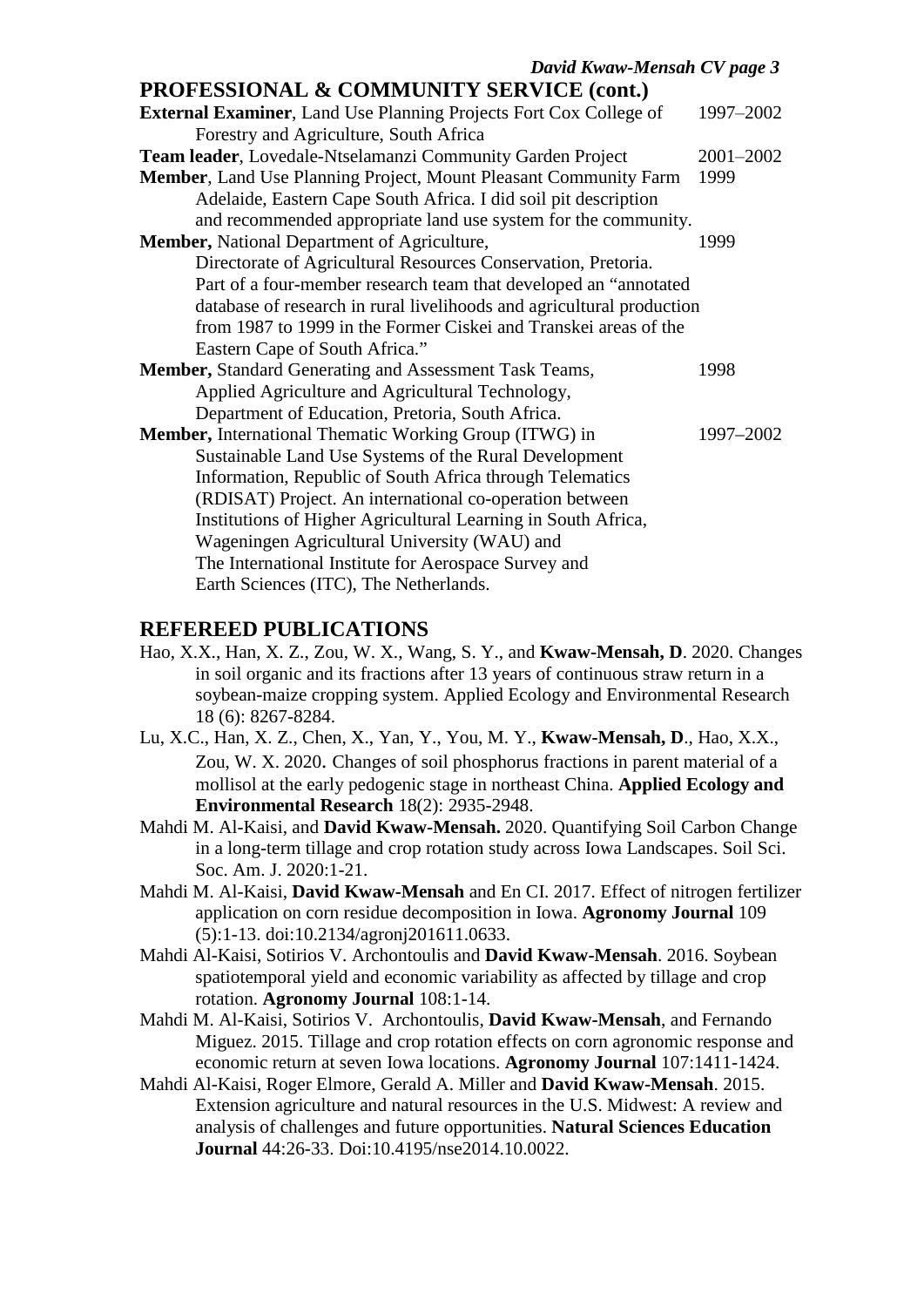#### **REFEREED PUBLICATIONS (cont.)**

- Al-Kaisi, M. M., A. Douelle, and **David Kwaw-Mensah**. 2014. Water Stability of soil micro and macro aggregates under different tillage systems. **Soil and Water Conservation Journal** 69:563-569.
- **David Kwaw-Mensah** and Robert A. Martin. 2013. Perceptions regarding selected educational strategies used by Extension Educators. **Journal of Agricultural Education and Extension** 19:395-406.
- Camara, M., Martin, R. A. and **David Kwaw-Mensah,** 2009. Water quality issues in the North Central region of the United States: A Teaching-Learning model. **Journal of Sustainable Agriculture** 33:285-302.
- Al-Kaisi, Mahdi, and **David Kwaw-Mensah**. 2007. Effect of tillage and nitrogen rate on corn yield and nitrogen and phosphorus uptake in a corn-soybean rotation. **Agronomy Journal** 99:1548-1558.
- **David Kwaw-Mensah** and Mahdi Al-Kaisi. 2006. Tillage and nitrogen source and rate effects on corn response in corn-soybean rotation. **Agronomy Journal** 98:507- 513.
- **David Kwaw-Mensah,** Laker, M and Belete, A. 2000. Contributions of farming systems research to sustainable agriculture in Africa: An example from Zambia. **The Land** 4.1:3-14.

#### **SELECTED CONFERENCE PROCEEDINGS AND ABSTRACTS**

- Mahdi Al-Kaisi and **David Kwaw-Mensah**. 2018. Long-term tillage and crop rotation effects on yield, economic returns, and soil organic carbon in Iowa. Proceedings of the 30<sup>th</sup> Annual Integrated Crop Management Conference, November 28-29, 2018. Iowa State University, Ames Iowa. p. 141-158.
- Mahdi Al-Kaisi, **David Kwaw-Mensah** and Sotirios Archontoulis. 2016. Long-term tillage and crop rotation effects on soil, yield and economic returns. **Proceedings of the 28th Annual Integrated Crop Management Conference,** November 30- December 1, 2016. Iowa State University, Ames Iowa. p. 157-177.
- Mahdi Al-Kaisi and **David Kwaw-Mensah**. 2018. Long-term tillage and crop rotation effects on yield, economic returns, and soil organic carbon in Iowa. **Proceedings of the 30th Annual Integrated Crop Management Conference,** November 28- 29, 2018. Iowa State University, Ames Iowa. p. 141-158. November 28-29, 2012. Iowa State University, Ames, IA, USA. p. 163-167.
- Mahdi Al-Kaisi, **David Kwaw-Mensah,** and Guzman, J. 2012. Conservation Systems: Benefits in managing drought and mitigating yield loss by improving soil quality. **Proceedings of the 24th Annual Integrated Crop Management Conference,**
- Batts, A., Martin, R., Vikram, K. & **David Kwaw-Mensah**. 2009. A framework for agricultural awareness and literacy. **The Proceedings of the American Association for Agricultural Education,** Louisville, KY, USA.
- Mahdi Al-Kaisi and **David Kwaw-Mensah**. 2014. Effect of nitrogen on corn residue decomposition. Abstract. **ASA, CSSA and SSSA International Annual meeting,** Long Beach, CA, USA. November 2-4, 2014.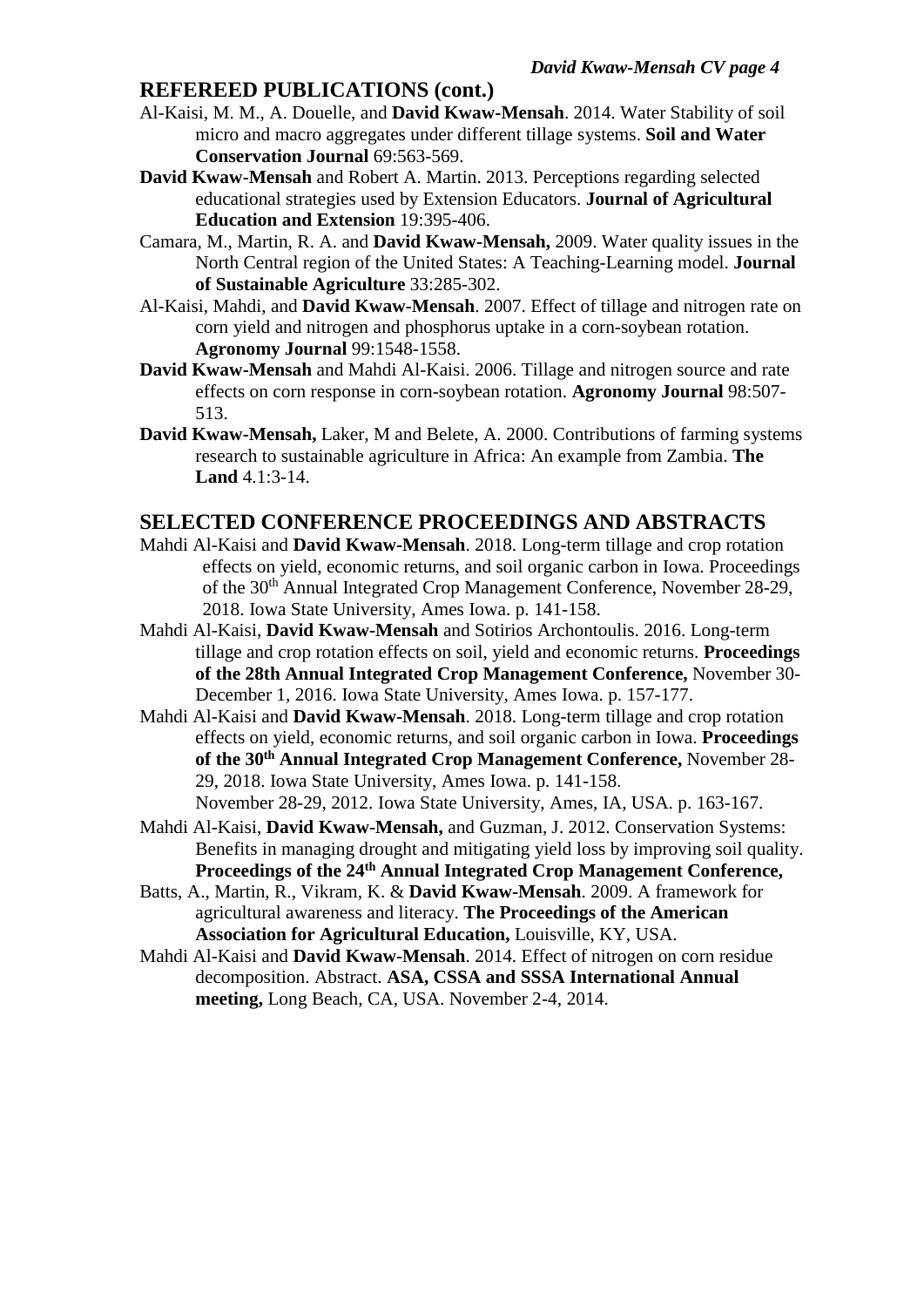#### **EXTENSION AND POPULAR PRESS ARTICLES**

- Mahdi Al-Kaisi and **David Kwaw-Mensah**. 2016. Iowa Soil Health Field Guide. CROP 3089A. **Iowa State University Extension and Outreach**, Ames, IA, USA.
- Mahdi Al-Kaisi and **David Kwaw-Mensah**. 2016. Iowa Soil Health Management Manual. CROP 3090. **Iowa State University Extension and Outreach**, Ames, IA, USA.
- Mahdi Al-Kaisi and **David Kwaw-Mensah**. 2016. Building Soil Health. 3090B July 2016. Iowa State University Extension and Outreach, Ames, IA, USA.
- **David Kwaw-Mensah,** M., A. Licht, and M. M. Al-Kaisi. March 15, 2004. Manure sampling, calibration and application. **Hub and Spokes Newsletter, Iowa State University,** Ames, IA, USA.

#### **SELECTED POSTERS AND PRESENTATIONS**

- Mahdi Al-Kaisi and **David Kwaw-Mensah**. 2017. Effect of nitrogen application on corn residue decomposition in Iowa. **Soil Health Conference, Iowa State University**, Ames, IA, USA. February 16-17, 2017. (Poster)
- Mahdi Al-Kaisi, **David Kwaw-Mensah** and Ohene Akuoko. 2016. Building soil Health for sustainable agriculture. Abstract. **First Inaugural Soil Health Conference, Iowa State University,** Ames, IA, USA. February 2-3, 2016. (Poster)
- **David Kwaw-Mensah,** M. A. Licht and M. M. Al-Kaisi. June 1, 2004. In-season nitrate evaluation for manured corn. Hub and Spokes **Newsletter, Iowa State University,** Ames, IA, USA.
- Licht, M. A., **David Kwaw-Mensah** and M. M. Al-Kaisi. June 1, 2004. Soil compaction: Impacts for manure application. Hub and Spokes **Newsletter, Iowa State University**, Ames, IA, USA.
- **David Kwaw-Mensah,** M. Al-Kaisi and M. A. Licht. 2004. Effects of tillage and N source and water extraction in corn. **North Central American Society of Agronomy Conference**. Moline, IL. USA. (Poster)
- **David Kwaw-Mensah**, M. Al-Kaisi and M. A. Licht. 2003. Effect of integrated tillage and nutrient management on N and water use efficiency in corn. **American Society of Agronomy Conference.** Denver, CO. USA. (Poster)
- **David Kwaw-Mensah**. 2000. The role of higher education in agricultural development in Africa. **Purdue University, West Lafayette, IN**, USA. (Presenter)
- **David Kwaw-Mensah**, 2000. Some aspects of crop production in Africa: An example from Zambia. **Agronomy Department Seminar, Iowa State University,** Ames, IA, USA.
- **David Kwaw-Mensah,** 1996. Causes of low agricultural productivity in the Senanga District of Zambia. **Institute for Soil, Climate and Water,** Pretoria, South Africa. (Presenter)

#### **AWARDS AND HONORS**

| Center for Excellence in Learning & Teaching (CELT) Certificate of Achievement |      |
|--------------------------------------------------------------------------------|------|
| Iowa State University                                                          | 2019 |
| PhD Research and Dissertation Excellence Award, <i>Iowa State University</i>   | 2008 |
| Best Lecturer of the Year Award, University of Fort Hare, South Africa         | 2002 |
| Fellow, International Higher Education Loan Program (I-HELP)                   | 2000 |
| Iowa State University                                                          |      |